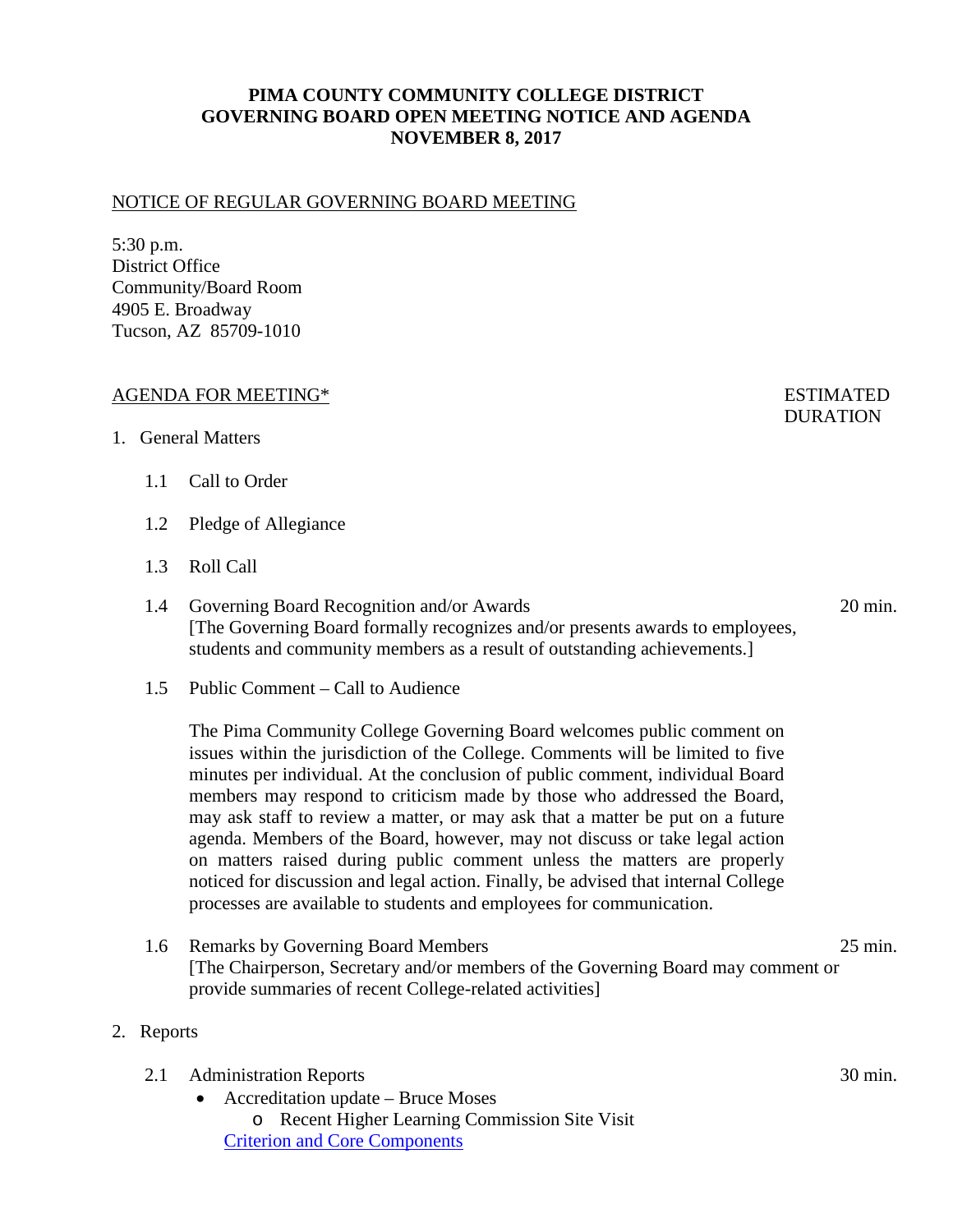- Business Advisory Committees Update-Ian Roark [Presentation](https://www.pima.edu/meeting-notices-support/2017-docs/201711-08-business.pdf) [PCC Advisory Committee Reform and Revitalization Framework \(Draft\)](https://www.pima.edu/meeting-notices-support/2017-docs/201711-08-advisory.pdf)
- Spring Enrollment and Retention Efforts-Lisa Brosky/Karrie Mitchell **[Presentation](https://www.pima.edu/meeting-notices-support/2017-docs/201711-08-enrollment.pdf)**
- Fiscal Year 2018-2019 Proposed Budget Development Calendar-Dave Bea [Proposed Budget Development Calendar](https://www.pima.edu/meeting-notices-support/2017-docs/201711-08-calendar.pdf)

# 2.2 Reports by Representatives to the Board 25 min. [The representatives to the Board will provide highlights of their group's activities during the preceding month(s) and issues and suggestions to be considered for administration follow-up or inclusion on a future Board meeting agenda.]

- [Student Report](https://www.pima.edu/meeting-notices-support/2017-docs/201711-08-student-life.pdf) Nick Betts-Childress
- [Staff Report](https://www.pima.edu/meeting-notices-support/2017-docs/201711-08-staff-council.pdf) Joi Stirrup
- Adjunct Faculty Report Sean Mendoza
- [Faculty Report](https://www.pima.edu/meeting-notices-support/2017-docs/201711-08-faculty.pdf) Brooke Anderson
- [Administrator Report](https://www.pima.edu/meeting-notices-support/2017-docs/201711-08-admin.pdf) Nina Corson

## 2.3 Chancellor's Report 10 min.

[Chancellor Lambert may report on current events at or involving the College; Legislative and Budget Updates and recent activities such as: community meetings, presentations and conferences]

- Tobacco-Free Proposal Update
- BP 1.25 Status Update

## 3. Information Items 10 min.

[Information items are materials provided to the Board for reference only. A Board Member might ask a clarifying question, but no substantive discussion or action will be taken on the item at the meeting. Information item materials are included with the Board packet available at <https://www.pima.edu/meeting-notices/documents.html> or in some cases through a link included in the agenda.]

- 3.1 Financial Report September 2017 Financial Statements
- 3.2 Employment Information [Appointments, acting assignments, retirements and separations]
- 3.3 Adjunct Faculty Appointments
- 3.4 Facilities Department memo regarding Loaned Executive Management Assistance Program (LEMAP) Report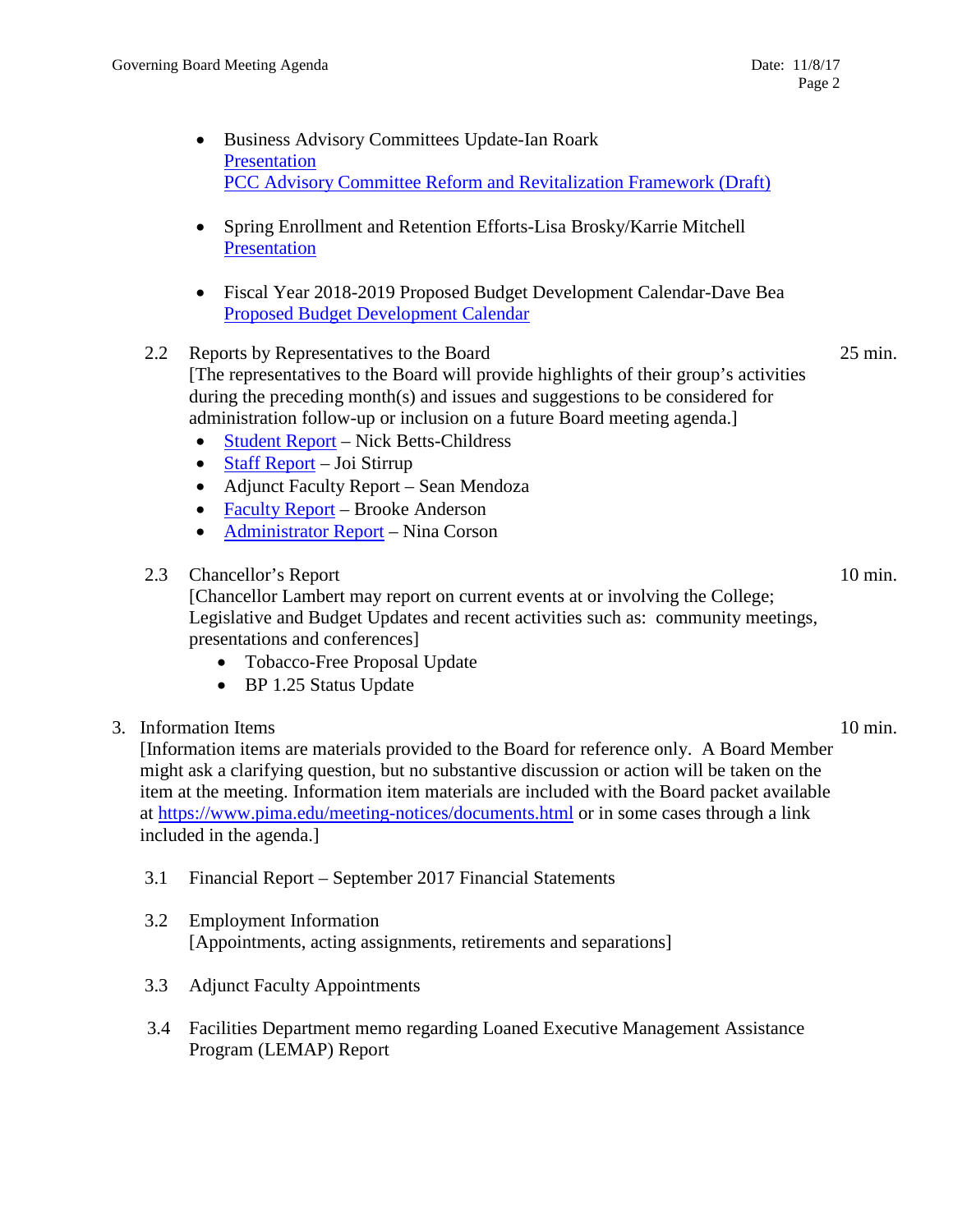## 4. Action Items

- 4.1 Consent Agenda 5 min.
	- (1) Approval of Minutes of the following meetings:
		- A. Study Session of October 2, 2017
		- B. Special Meeting to conduct Executive Session on October 11, 2017
		- C. Regular Meeting of October 11, 2017
	- (2) Grant Proposal: East Campus Veterans Upward Bound Program, 2017-2022 [A grant for the Veterans Upward Bound (VUB) program at East Campus awarded by the U.S. Department of Education. Grant performance period is from September 1, 2017 through August 31, 2022 and the award amount is \$1,319,690.00 over a five-year performance period.] [Grant Award Notification](https://pima.edu/meeting-notices-support/2017-docs/201711-08-ec-veterans-upward-bound-grant.pdf)
	- (3) Grant Proposal: GOHS STEP Enforcement Related Equipment, FY 2017 [A grant for the "GOHS STEP Enforcement Related Equipment" awarded by the Governor's Office for Highway Safety (GOHS). Grant performance period: September 6, 2017 through September 30, 2017. The award amount was \$27,000 for the purchase of a single electric motorcycle in support of the Selective Traffic Enforcement Program (STEP).] [Highway Safety Contract](https://pima.edu/meeting-notices-support/2017-docs/201711-08-gohs-grant.pdf)
	- (4) Multiple Program Inactivations
	- (5) Contract: Enterprise Network Systems for Aruba Switches, FY18 [To approve a contract to replace a portion of the College's network switches. Total costs are not expected to exceed \$529,831 for Fiscal Year 2018.] [Enterprise Network Systems Quote and Contract](https://pima.edu/meeting-notices-support/2017-docs/201711-08-enterprise-network-solutions-quote-contract.pdf)
	- (6) Board Policy Changes Final Reading [BP 1.05: Delegation of Authority to the Chancellor]

# 4.2 Other Action Items

- (1) Olympus Janitorial Services for Higher Education 10 min. [To approve a contract for custodial services for the period of January 1, 2018 through December 31, 2022 with five (5) additional one (1) year renewal options. The custodial services contract costs are not expected to exceed \$1,878,030 including 7% contingency for specialized and emergency services for the first year.] [Olympus Building Services, Inc. Agreement](https://pima.edu/meeting-notices-support/2017-docs/201711-08-custodial-olympus-agreement.pdf)
- (2) Discussion and possible revision of Governing Board bylaws 10 min.